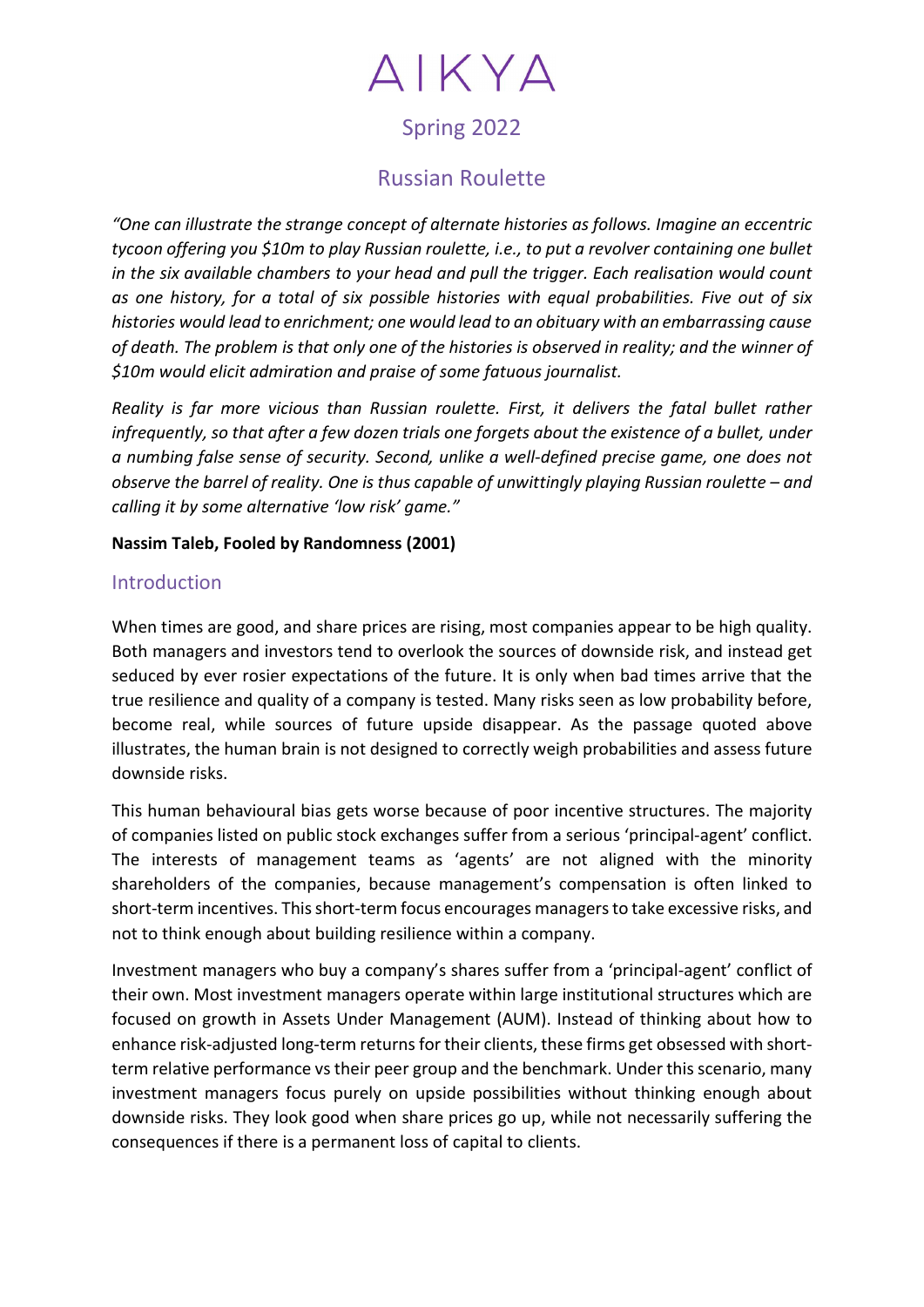# The Art and Science of Downside Protection

At Aikya, our purpose is to generate healthy long term returns with strong downside protection, following an investment approach that has proven itself over the last several decades. We have an absolute return mindset and a strong aversion to permanent loss of capital.

#### We think like 'principals' while managing client assets

Our firm is majority-owned by the investment team, who have a large proportion of their net worth invested alongside client capital. We are entirely investment driven. We do not want to be the biggest, but we do want to be the best at what we do. To achieve our purpose, we have strict capacity controls in place. We want to keep things simple at Aikya and intend to keep our focus on Emerging Markets. We are one investment team, based in one location, with a flat structure and collegiate culture. Keeping things simple maximises our focus and improves our investment performance.

#### We prefer to invest in companies with strong principal owners

Almost 80% of the Aikya Global Emerging Markets Strategy is invested in owner-led businesses. These are the people with 'soul-in-the-game' who are emotionally invested in their companies. The health of their business not only drives their net-worth, but also their entire sense of self-worth. A permanent owner-mindset enables them to make decisions which are likely to strengthen the business in the long-run.

But simply finding owner-led businesses is not enough. We look for owners who have a strong sense of purpose, integrity, and practise best-in-class governance. An organisational culture which is aligned to the strategy is another important factor for us, as is the ability of these principal owners to demonstrate a history of disciplined and conservative capital allocation. Well-stewarded businesses improve with time, as they have an ability to evolve and better service their customers. They also typically thrive during macroeconomic downturns because they can behave counter-cyclically when times are tough.

## We look for resilient franchises and strong financials

While all our companies are exposed to excellent long-term growth opportunities, we are not necessarily looking for the highest growth or the highest return businesses in our universe. Rather, the sustainability of growth and returns is lot more important to us. We eschew companies with leveraged balance sheets. We have a zero-tolerance policy on poor quality or questionable accounting. We tend to avoid companies where the accounts are not entirely transparent, or where we suspect aggressive accounting by the management team.

## We observe strict valuation discipline

In order to achieve strong downside protection not overpaying for companies that we like is as important as not compromising on the quality of the companies we select. Using valuation as a guide, we regularly avoid the most popular parts of the market and are willing to invest in high quality companies that might be temporarily out of favour.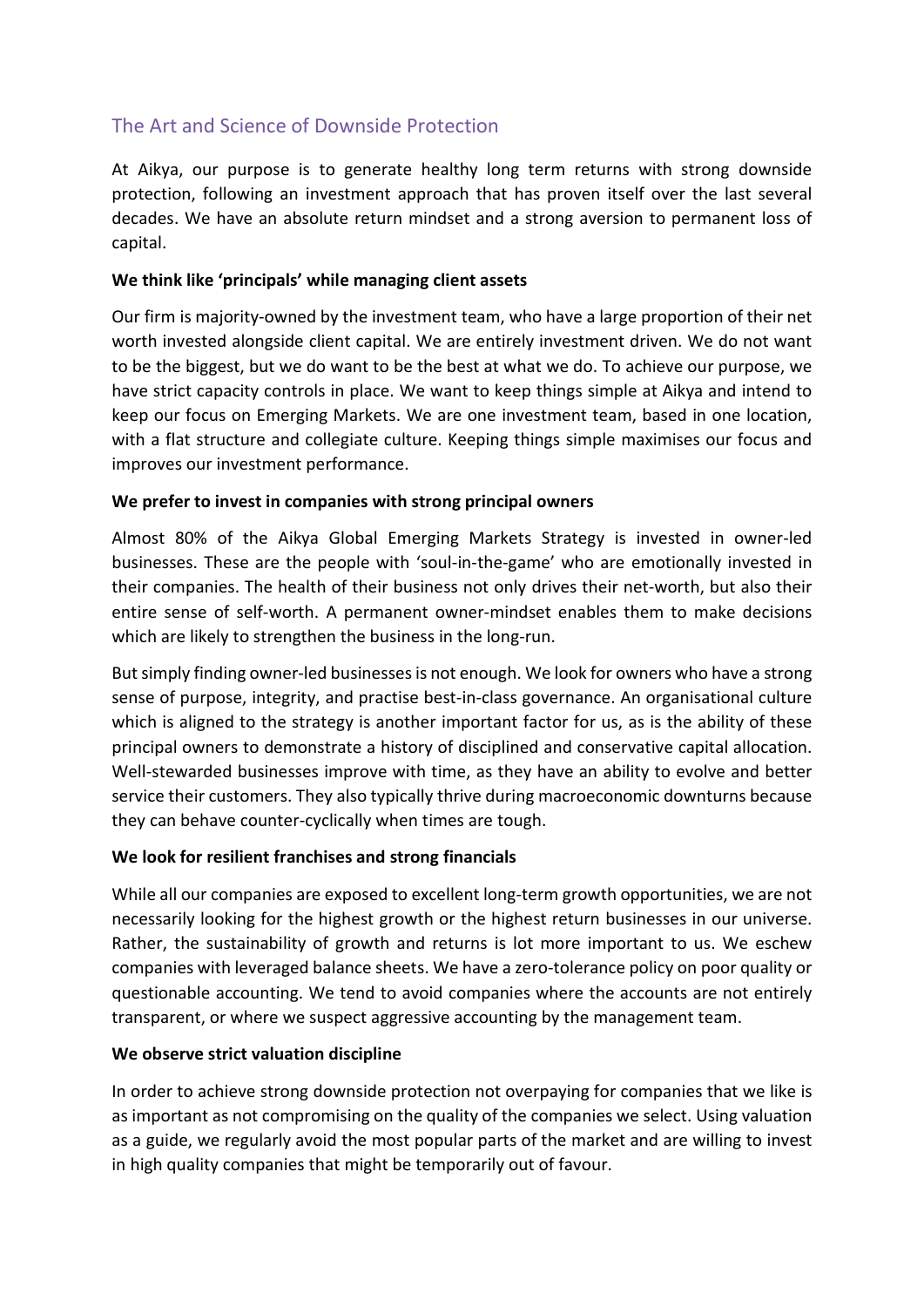#### Sustainability thinking is ingrained in our approach

Aikya Global Emerging Markets Fund is an article 9 fund under the EU's Sustainable Finance Disclosure Regulation (SFDR) rules. Sustainability thinking is highly integrated into our investment approach. We do not view sustainability as an additional 'nice to have' but instead as a crucial aspect of how we analyse quality, and more specifically how we assess opportunities and risks. If a company has a significant sustainable development impact in the community it is operating in, it not only has a longer runaway for future growth, but it is also less likely to attract regulation or possible expropriation from the host government. As highly risk-aware investors in these markets, sustainability thinking is another crucial tool for us to reduce downside risks while enhancing long-term returns.

#### We constantly obsess over various ways we could lose money

It is often impossible to tell whether many of the risks we worry about will ever materialise. What happens is just one of the several 'alternate histories' possible. However, if we think a risk in a company is big enough to cause a permanent loss of capital in any possible 'alternate history', we are happy not to own the company, even though that company may be regarded as high quality and a 'safe investment' in popular perception.

## Performance Review

In absolute terms, the last 12 months have proven difficult for emerging markets investors, with the MSCI EM Index (measured in USD) returning -11.4% in the year to the end of March 2022. In this context, our strategy has proven to be relatively resilient as it is down 2.4% over this period. This is a relatively short period to judge our performance. Nevertheless, we are pleased that the strategy has been able to preserve capital during a period of market weakness.

The strategy has returned 14.6% returns in USD terms since its inception in March 2020, vs MSCI Emerging Markets Index returns of 4.4% during the same period.

Performance contribution over the past 12 months came from a diverse range of companies across sectors such as Information Technology, Financials, Industrials and Communication Services. Our positions in India, Taiwan and Mexico contributed positively. The biggest detractors were the holdings in China, Hong Kong and the Philippines.

## Russia

Aikya Global Emerging Markets strategy has not held any Russian company since its inception. Over the years, we have analysed every listed Russian company, and none of them passed our Quality tests. We are looking for honest owner-led businesses, which have been built on their own, without any help from politicians or the State. None of the listed companies in Russia meet this criterion as they are either linked to the President or the Russian state itself.

Our reluctance to invest in Russia might have sounded overly cautious in the past, but it was simply a result of our bottom-up stewardship analysis. For the same reasons, we have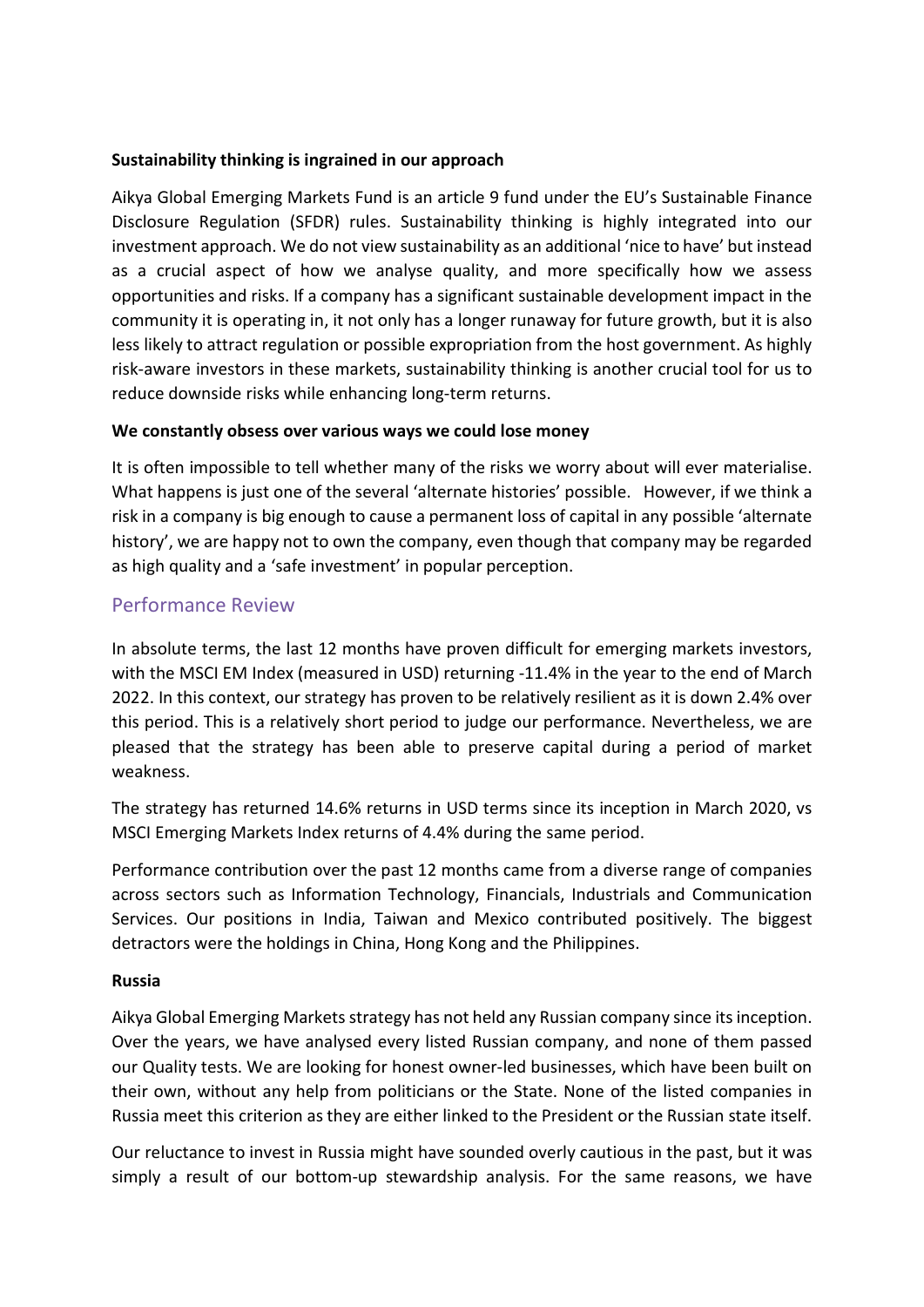struggled to find high quality companies in countries like Saudi Arabia and Turkey where the lack of independent institutions and rampant crony capitalism make it nigh on impossible for honest and genuinely private entrepreneurs to do well.

# Portfolio Positioning and Outlook

Aikya portfolio construction process is designed to maximise risk-adjusted returns for our clients by imposing strict valuation discipline and ensuring sufficient level of diversification. The Aikya Portfolio consists of 30-35 sensibly priced companies selected from the Aikya Quality List (QL).

## Country allocation

Our investment process is entirely bottom-up. We are primarily focused on company research, and do not attempt to second guess macroeconomic forecasts. Our belief is that a portfolio of well-managed high quality businesses is likely to compound capital irrespective of what happens to the economy, as strong businesses tend to get stronger with every downturn.

However, we struggle to find investment ideas in countries where factors crucial to long-term sustainable economic development are missing. Accordingly, we are unlikely to invest in companies operating in countries with weak rule of law, questionable respect for private property rights, and low-quality institutional structures.

We think about appropriate diversification at a portfolio level but do not find traditional GICS sector/country classification to be especially useful when it comes to thinking about diversification within Emerging Markets portfolios. Instead, we look at the long-term drivers of companies and try to diversify our portfolio based on these underlying drivers. For example, Banco de Chile which operates in a small resource-exporting economy like Chile is far more dependent on the resources cycle than to its Indian banking peer, Kotak Mahindra Bank, which is largely driven by the domestic drivers of the Indian economy.

## China

The unconstrained nature of our portfolio construction is especially important in the context of Emerging Markets. Certain countries get very popular from time to time, which often results in bubble-like valuations in companies listed in these countries. We believe China was in such territory at the beginning of 2021 and has corrected over the last twelve months.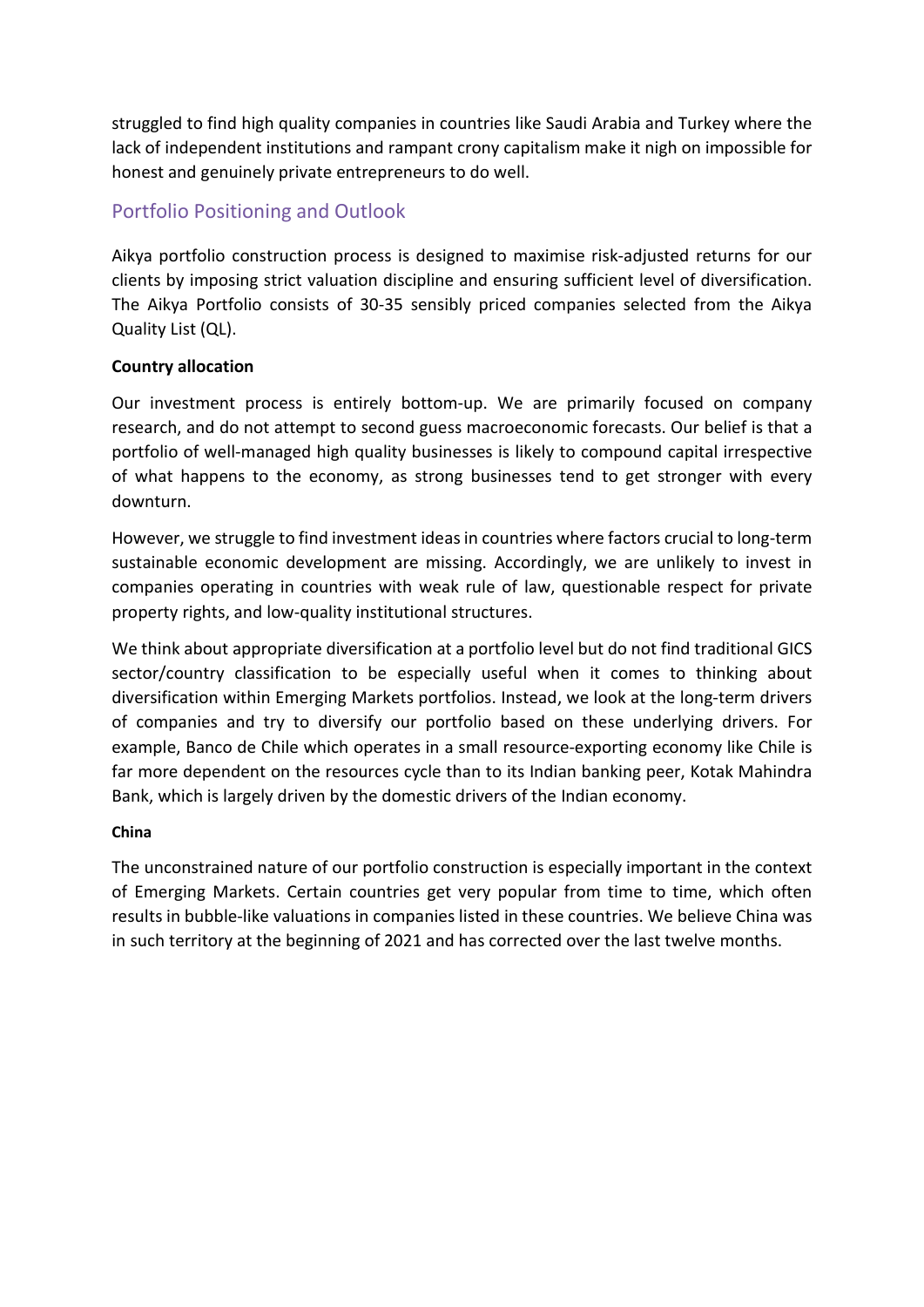

Source: Aikya research, Bloomberg, based on trailing 12 months financials PE: Price to Earnings per Share; PB: Price to Book Value per Share

|                                                                                                                                                                       |     | 4.0                           |                                                                                                                                                                                                                                                                                                                                                                                           |
|-----------------------------------------------------------------------------------------------------------------------------------------------------------------------|-----|-------------------------------|-------------------------------------------------------------------------------------------------------------------------------------------------------------------------------------------------------------------------------------------------------------------------------------------------------------------------------------------------------------------------------------------|
| 20.0                                                                                                                                                                  |     | 3.0                           |                                                                                                                                                                                                                                                                                                                                                                                           |
| 10.0                                                                                                                                                                  |     | 2.0                           |                                                                                                                                                                                                                                                                                                                                                                                           |
|                                                                                                                                                                       |     | 1.0                           |                                                                                                                                                                                                                                                                                                                                                                                           |
| 2010 2011 2012 2013 2014 2015 2016 2017 2018 2019 2020 2021 2022                                                                                                      |     |                               | 2010 2011 2012 2013 2014 2015 2016 2017 2018 2019 2020 2021 2022                                                                                                                                                                                                                                                                                                                          |
| China/HK <a>Aikya QL</a>                                                                                                                                              |     |                               | China/HK -Aikya QL                                                                                                                                                                                                                                                                                                                                                                        |
| Source: Aikya research, Bloomberg, based on trailing 12 months financials<br>PE: Price to Earnings per Share; PB: Price to Book Value per Share<br>Aikya Quality List |     |                               | The Aikya Portfolio looks under-represented in China currently, but this is very much a tactical<br>position due to the poor risk-reward of owning Chinese equities. We have been adding to our<br>positions in China for the last 12-18 months as companies on our Quality List from China have<br>become more reasonably valued. There are 25 companies from China on our Quality List. |
|                                                                                                                                                                       |     |                               |                                                                                                                                                                                                                                                                                                                                                                                           |
| <b>By Sector</b>                                                                                                                                                      |     | <b>By Geographical Region</b> |                                                                                                                                                                                                                                                                                                                                                                                           |
| <b>Consumer Staples</b>                                                                                                                                               | 30  | China and Hong Kong           | 25                                                                                                                                                                                                                                                                                                                                                                                        |
| <b>Consumer Discretionary</b>                                                                                                                                         | 12  | India                         | 30                                                                                                                                                                                                                                                                                                                                                                                        |
| <b>Information Technology</b>                                                                                                                                         | 19  | Korea and Taiwan              | 17                                                                                                                                                                                                                                                                                                                                                                                        |
| Industrials                                                                                                                                                           | 17  | South East Asia               | 11                                                                                                                                                                                                                                                                                                                                                                                        |
| Financials & Real Estate                                                                                                                                              | 14  | <b>EMEA</b>                   | 8                                                                                                                                                                                                                                                                                                                                                                                         |
| Healthcare                                                                                                                                                            | 9   | Latin America                 | 13                                                                                                                                                                                                                                                                                                                                                                                        |
|                                                                                                                                                                       | 7   | Others                        | 6                                                                                                                                                                                                                                                                                                                                                                                         |
| Materials & Energy<br><b>Communication Services</b>                                                                                                                   | 2   |                               |                                                                                                                                                                                                                                                                                                                                                                                           |
| Utilities                                                                                                                                                             | 0   |                               |                                                                                                                                                                                                                                                                                                                                                                                           |
| <b>TOTAL</b>                                                                                                                                                          | 110 |                               | 110                                                                                                                                                                                                                                                                                                                                                                                       |
|                                                                                                                                                                       |     |                               |                                                                                                                                                                                                                                                                                                                                                                                           |
| Source: Aikya research<br>India                                                                                                                                       |     |                               |                                                                                                                                                                                                                                                                                                                                                                                           |

#### Aikya Quality List

#### India

Indian companies on the other hand represent almost 22% of the portfolio, so it's worth asking if we are taking too much risk on the macroeconomic situation in India. We do not think so, because half of our Indian positions are exporting businesses such as Tata Consultancy Services (TCS), and even the domestically exposed portfolio positions such as Marico have pricing power and are not particularly linked to macroeconomic cycles.

#### Sector Positioning

Given our focus on owning well-governed businesses, we tend to stay away from state-owned enterprises (SOEs) and politically connected businesspeople. We have a bias towards investing in businesses that are owned by genuinely private entrepreneurs. In our universe, this often drives us towards consumer sectors, and keeps us away from more cyclical, regulated and capital-intensive sectors such as Energy, Utilities and Materials.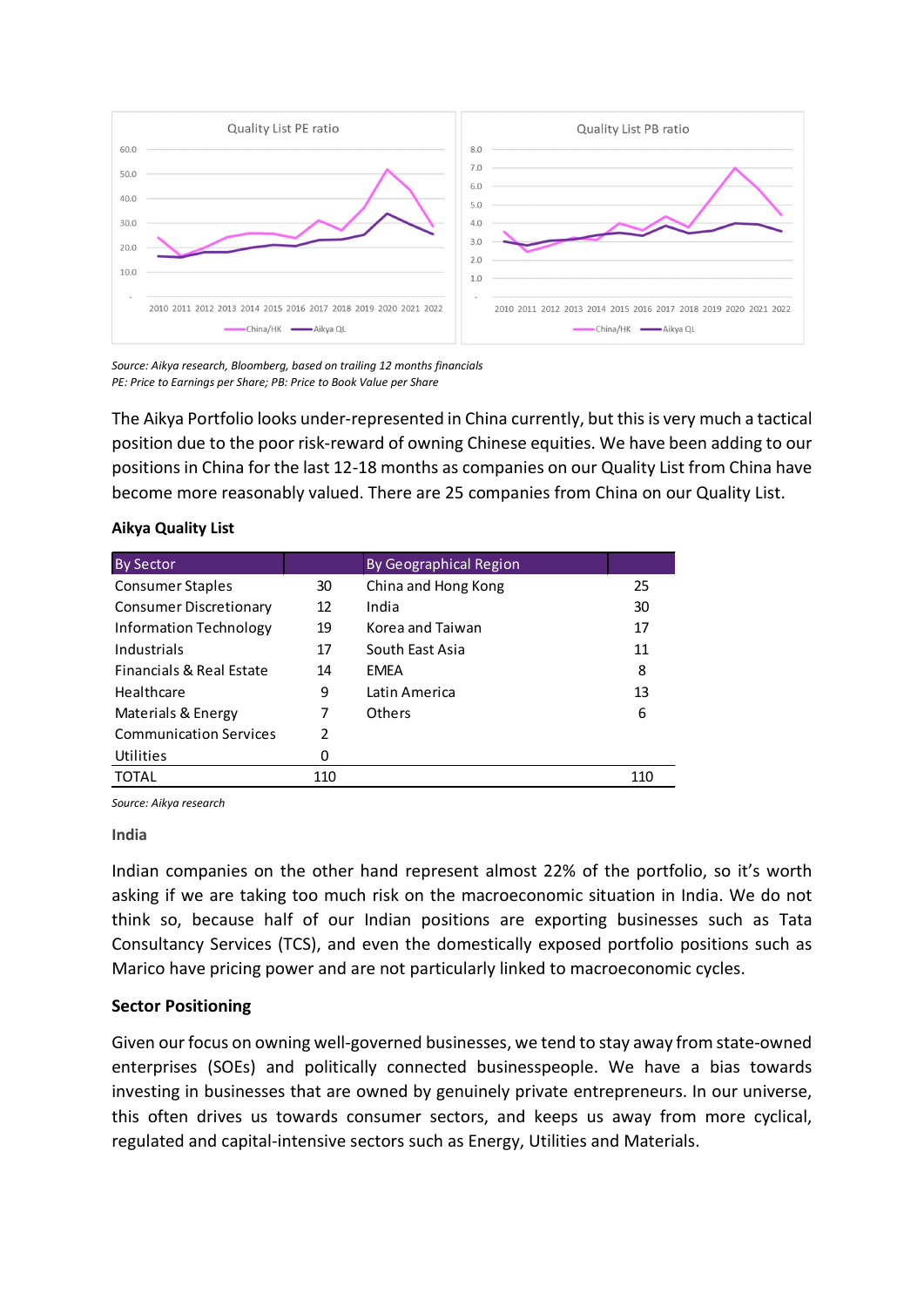Technology, Internet, and e-commerce stocks are under-represented in the portfolio at the moment, but largely due to valuation reasons.

## Long-Term Outlook

We remain highly optimistic on the long-term prospects of Emerging Markets. Simply comparing major Emerging Markets against developed countries reveals that Emerging Markets countries have a population size 5x developed markets. They're also likely to contribute almost as much to global GDP as the developed world by 2030, and yet their weight in the MSCI All Countries World Index is just 1/8th of the developed world. For long-term investors, we believe this is a great opportunity.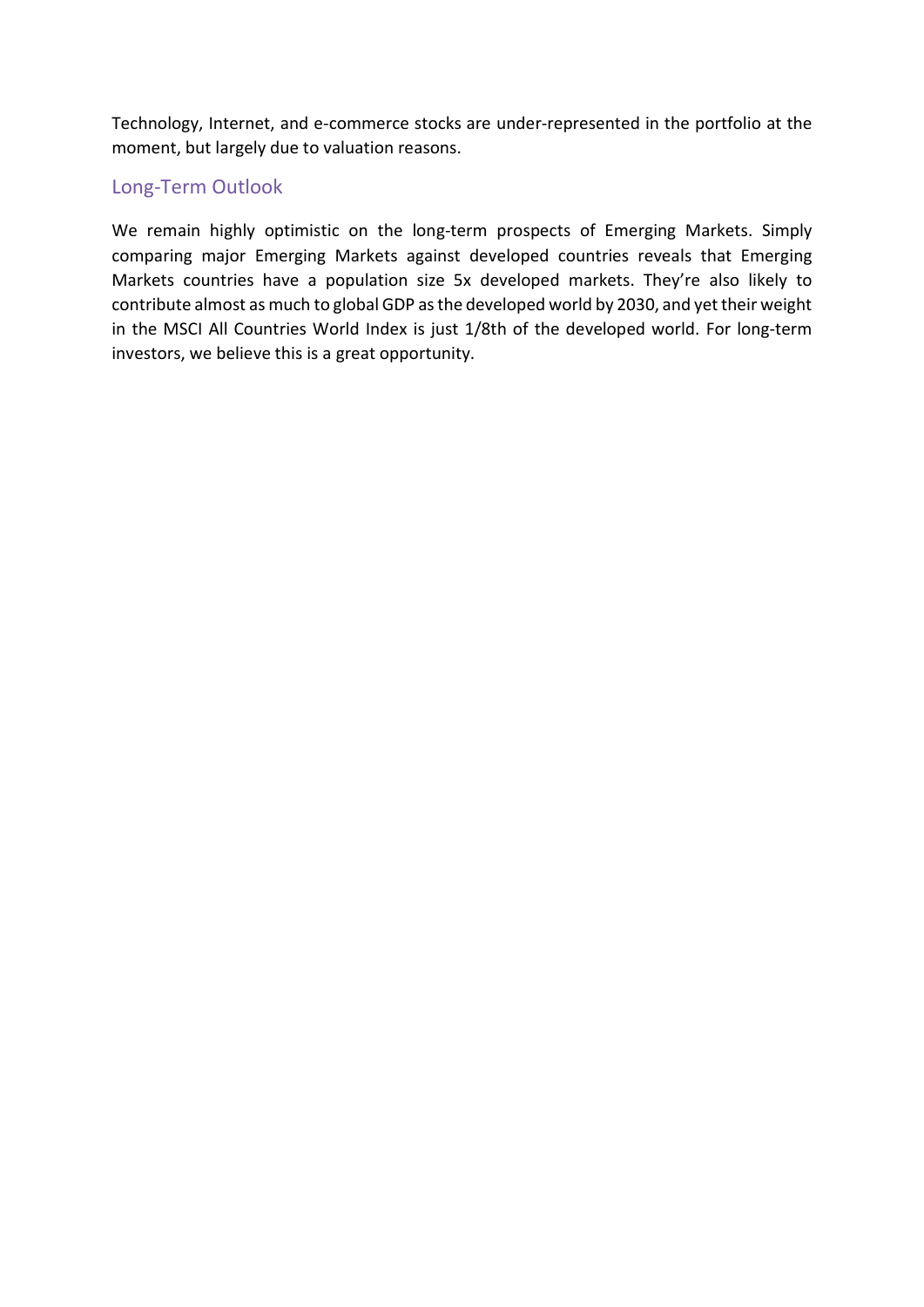# Aikya Emerging Markets Strategy

| <b>Aikya Emerging Markets Strategy</b>                                                                                   |                                      |                                              |                |
|--------------------------------------------------------------------------------------------------------------------------|--------------------------------------|----------------------------------------------|----------------|
| <b>Strategy Information</b><br><b>Strategy Launch Date</b><br>Benchmark<br>Number of Holdings<br>Assets Under Management | 05/03/2020<br>35<br>US\$ 515 Million | MSCI Emerging Markets Index (USD)            |                |
| <b>Strategy Top Ten Holdings</b>                                                                                         |                                      |                                              |                |
| Company                                                                                                                  | Portfolio (%)                        | Company                                      | Portfolio (%)  |
| Uni-President Enterprises<br><b>AIA</b>                                                                                  | 5.8                                  | Fomento Economico Mexicano                   | 3.7            |
| Marico                                                                                                                   | 4.1<br>4.0                           | LG Corp<br>Unicharm                          | 3.5<br>3.3     |
| Bradesco                                                                                                                 | 3.8                                  | AVI                                          | 3.3            |
| NetEase                                                                                                                  | 3.7                                  | Natura & Co                                  | 3.3            |
| Total                                                                                                                    |                                      |                                              | 38.5           |
| <b>Strategy Country Weights</b>                                                                                          |                                      |                                              |                |
|                                                                                                                          | Portfolio (%)                        | Portfolio (%)                                | Portfolio (%)  |
| <b>Emerging Asia</b>                                                                                                     | 69.3 EMEA                            | 3.3 Developed                                | 6.8            |
| India                                                                                                                    | 21.7 South Africa                    | 3.3 Japan                                    | 3.3            |
| China + Hong Kong                                                                                                        | 20.5                                 | UK                                           | 2.3            |
| Taiwan                                                                                                                   | 14.5                                 | Singapore                                    | 1.2            |
| Philippines                                                                                                              | 4.3 Latam                            | 15.2 Cash                                    | 5.4            |
| South Korea                                                                                                              | 3.5 Brazil                           | 8.7                                          |                |
| Malaysia                                                                                                                 | 3.1 Mexico                           | 3.6                                          |                |
| Indonesia                                                                                                                | 1.8 Chile                            | 2.8                                          |                |
| <b>Strategy Sector Weights</b>                                                                                           |                                      |                                              |                |
|                                                                                                                          | Portfolio (%)                        |                                              | Portfolio (%)  |
| Consumer Staples<br>Financials                                                                                           | 36                                   | <b>Consumer Discretionary</b>                | 8              |
|                                                                                                                          | 19                                   | Industrials<br><b>Communication Services</b> | 9              |
| Information Technology<br>Health Care                                                                                    | 12                                   | Cash<br>6                                    | 5<br>5         |
|                                                                                                                          |                                      |                                              |                |
| Strategy Performance (31 March 2022)                                                                                     |                                      |                                              | Inception      |
|                                                                                                                          | 3 Month                              | 6 Month<br>12 Month                          | (05/03/2020)   |
|                                                                                                                          | $-2.2$                               | $-4.4$                                       | 14.6<br>$-2.4$ |
| <b>Strategy Return</b><br><b>MSCI Emerging Market Index</b>                                                              | $-7.0$                               | $-8.2$                                       | $-11.4$<br>4.4 |

| Consumer Staples       |    | 36 Consumer Discretionary |   |  |
|------------------------|----|---------------------------|---|--|
| <b>Financials</b>      | 19 | Industrials               | q |  |
| Information Technology | 12 | Communication Services    |   |  |
| Health Care            |    | 6 Cash                    |   |  |
|                        |    |                           |   |  |

| Strategy Performance (31 March 2022)<br>Inception |         |         |          |         |              |  |
|---------------------------------------------------|---------|---------|----------|---------|--------------|--|
|                                                   | 3 Month | 6 Month | 12 Month |         | (05/03/2020) |  |
| <b>Strategy Return</b>                            | $-2.2$  |         | -44      | $-2.4$  | 14.6         |  |
| <b>MSCI Emerging Market Index</b>                 | $-7.0$  |         | $-8.2$   | $-11.4$ | 4.4          |  |